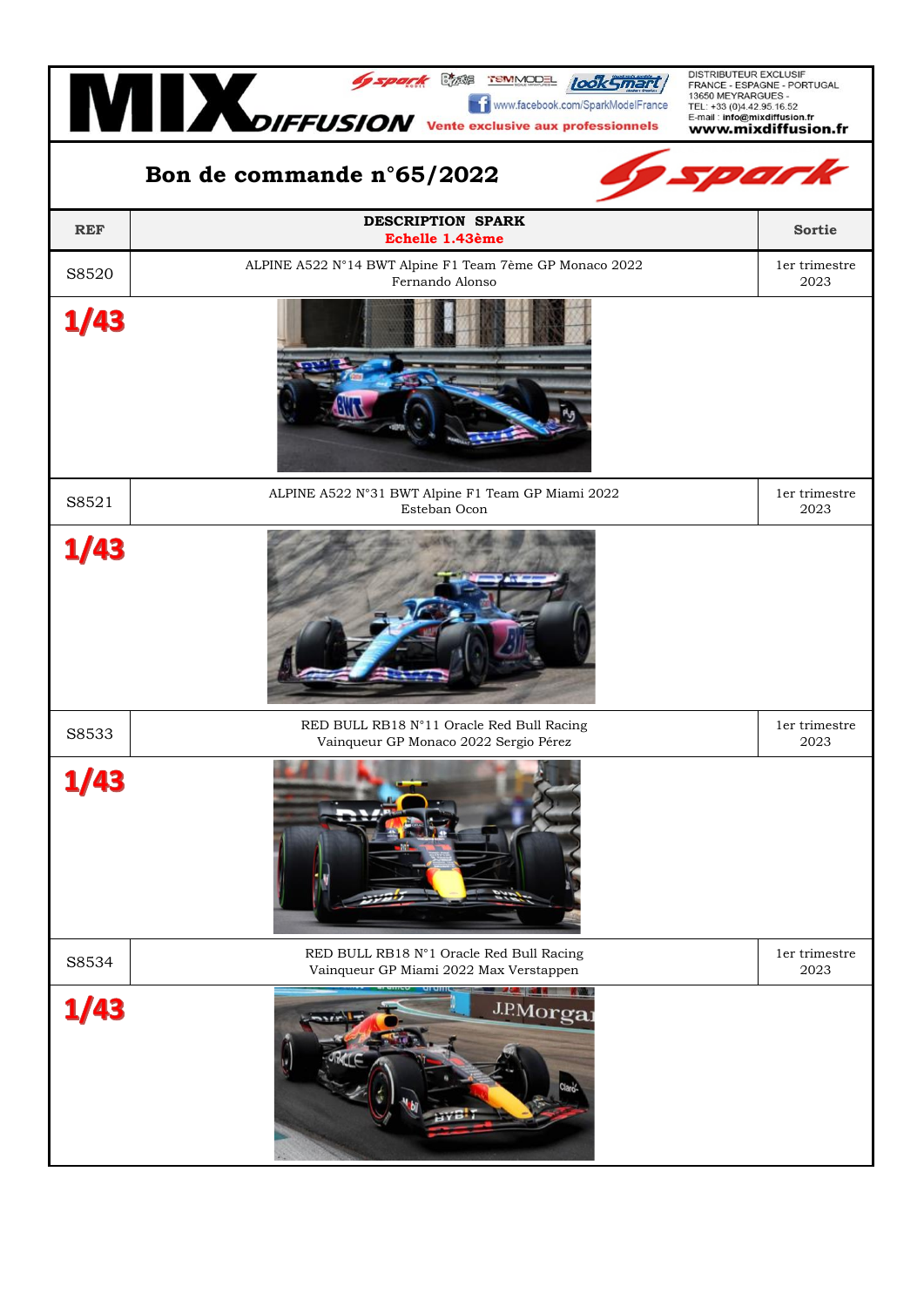| S8535 | MCLAREN MCL36 N°4 McLaren F1 Team GP Miami 2022<br>Lando Norris                                               | 1er trimestre<br>2023 |
|-------|---------------------------------------------------------------------------------------------------------------|-----------------------|
| 1/43  | <b>LDARK R</b>                                                                                                |                       |
| S8536 | MERCEDES-AMG Petronas F1 W13 E Performance N°44<br>Mercedes-AMG Petronas F1 Team GP Miami 2022 Lewis Hamilton | 1er trimestre<br>2023 |
| 1/43  | #MiamiGP<br>#MiamiG?                                                                                          |                       |
| S8537 | MERCEDES-AMG Petronas F1 W13 E Performance N°63<br>Mercedes-AMG Petronas F1 Team GP Miami 2022 George Russell | 1er trimestre<br>2023 |
| 1/43  | <b>TELEVISION</b>                                                                                             |                       |
| S8538 | ALFA ROMEO F1 Team ORLEN C42 N°24<br>Alfa Romeo F1 Team ORLEN GP Azerbaijan 2022 Zhou GuanYu                  | 1er trimestre<br>2023 |
| /43   | zadara                                                                                                        |                       |
| S8539 | ALFA ROMEO F1 Team ORLEN C42 N°77<br>Alfa Romeo F1 Team ORLEN GP Azerbaijan 2022 Valtteri Bottas              | 1er trimestre<br>2023 |
| 1/43  | zadara                                                                                                        |                       |